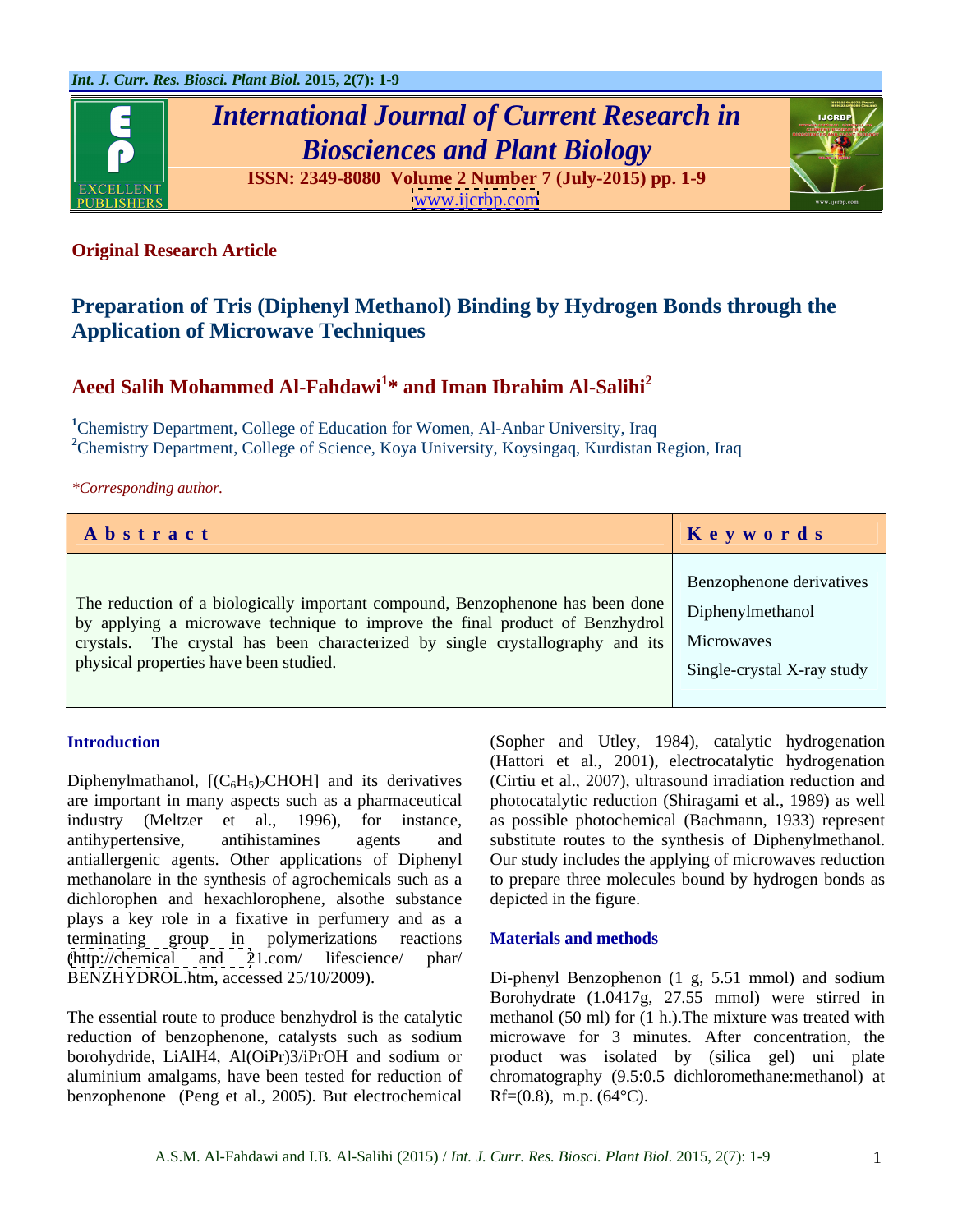**Data reduction, cell refinement and absorption correction:** *CrystalClear-SM Expert 2.0 r13* (Rigaku,

**Structure solution:** *SHELXS97* (Sheldrick, 2008) within

**Graphics:** *OLEX2* (Dolomanov et al., 2009).

Hydrogen bond formed between an electropositive atom (actually hydrogen) and a strongly electronegative (oxygen atom). The force of the bond is really a special

Diffractometer<br>
Elizabet AFC12 gonionneire equipped with an enhanced by three positions, the relections<br>gain on thus a sensitive particle entropy that the content of the content of the content of the stress<br>
sensitive par *Rigaku AFC12* goniometer equipped with an enhanced two unshared pairs of electron, and has a negative partial sensitivity (HG) *Saturn724+* detector mounted at the charge. While hydrogen atom has a partial positive window of an *FR-E+ SuperBright* molybdenum rotating charge, tries to find another atom as oxygen with excess anode generator with VHF *Varimax* optics (70µm electrons to share. The attraction has been obtained focus). between the two atoms. As a consequence of this speech **Cell determination and data collection:** *Crystal Clear-* below in Fig. 1 showing the structure and atom labeling *SM Expert 2.0 r11* (Rigaku, 2011). Scheme, and the other conclusions are summarized in 2011). displacement parameters  $[\hat{A}^2 \times 10^3]$  and site occupancy OLEX2. and outling of the state of the set of the set of the set of the set of the set of the set of the set of the set of the set of the set of the set of the set of the set of the set of the set of the set of the set of **Results and discussion** Table 5-Hydrogen coordinates [ $\times$  10<sup>4</sup>] and isotropic case of dipole forces, to recognize the possibility of hydrogen bonding, the electronegative oxygen atom have it was fixatives by single crystallography which appears Tables given as supplementary materials (Table 1- Crystal data and structure refinement details; Table 2- Atomic coordinates  $[x 10^4]$ , equivalent isotropic ], equivalent isotropic  $10<sup>3</sup>$ ] and site occupancy  $31$  and gita cogurance ] and site occupancy factors.  $U_{eq}$  is defined as one third of the trace of the orthogonalized U<sup>ij</sup> tensor; Table 3-Bond lengths [Å] and  $[\text{Å}^2 \times 10^3]$ . The anisotropic displacement factor exponent takes the form:  $-2\pi^2[h^2a^{*2}U^{11} + ... + 2 h k a^* b^* U^{12}];$  $^{2}U^{11}$  + ...+ 2 h k a<sup>\*</sup> b<sup>\*</sup> U<sup>12</sup>];  $11 + ... + 2 h k a^* b^* U^{12}$ ;  $^{12}$ ];  $^{4}$  and isotropic ] and isotropic displacement parameters  $[\text{Å}^2 \times 10^3]$ ; Table 6-Torsion  $10<sup>3</sup>$ ; Table 6-Torsion  $3<sup>1</sup>$ . Table 6 Torgian ]; Table 6-Torsion angles [°]). The measurements of the crystal have been done with the Diffractometer.

### **Fig. 1: Sengel crystal of diphenyl methanol with crystal data.**



 $C_{13}H_{12}O$  v= 1497.02(18)  $\AA^3$  $M_r = 184.23$   $z=6$ Triclinic  $p_1$   $\mu = 1.72$  mm<sup>-1</sup>  $a = 5.8589(4)$  Å  $\alpha = 88.231(6)°$  *b* = 12.4155(9) Å  $B = 84.356(6)^\circ$ *c*= 20.7737(15) Å  $\gamma$  = 84.714(6)°

Di-phenyl methanol

### **Improvement**

H-atoms were placed in calculated positions University, Imperial College and Al-Anbar University  $[O1-C1=1.4348(16), O1-H1=0.91(2),$   $O1A-C1A=$  for supporting this study.

**Supplementary materials** 1.4352(15), O1B-H1B=0.923(19)] and were included in 1.4362(15), O1A-H1A=1.4348(16), O1B-C1B= the refinement in the riding model approximation.

### **Acknowledgement**

We are so grateful to Manchester Metropolitan for supporting this study.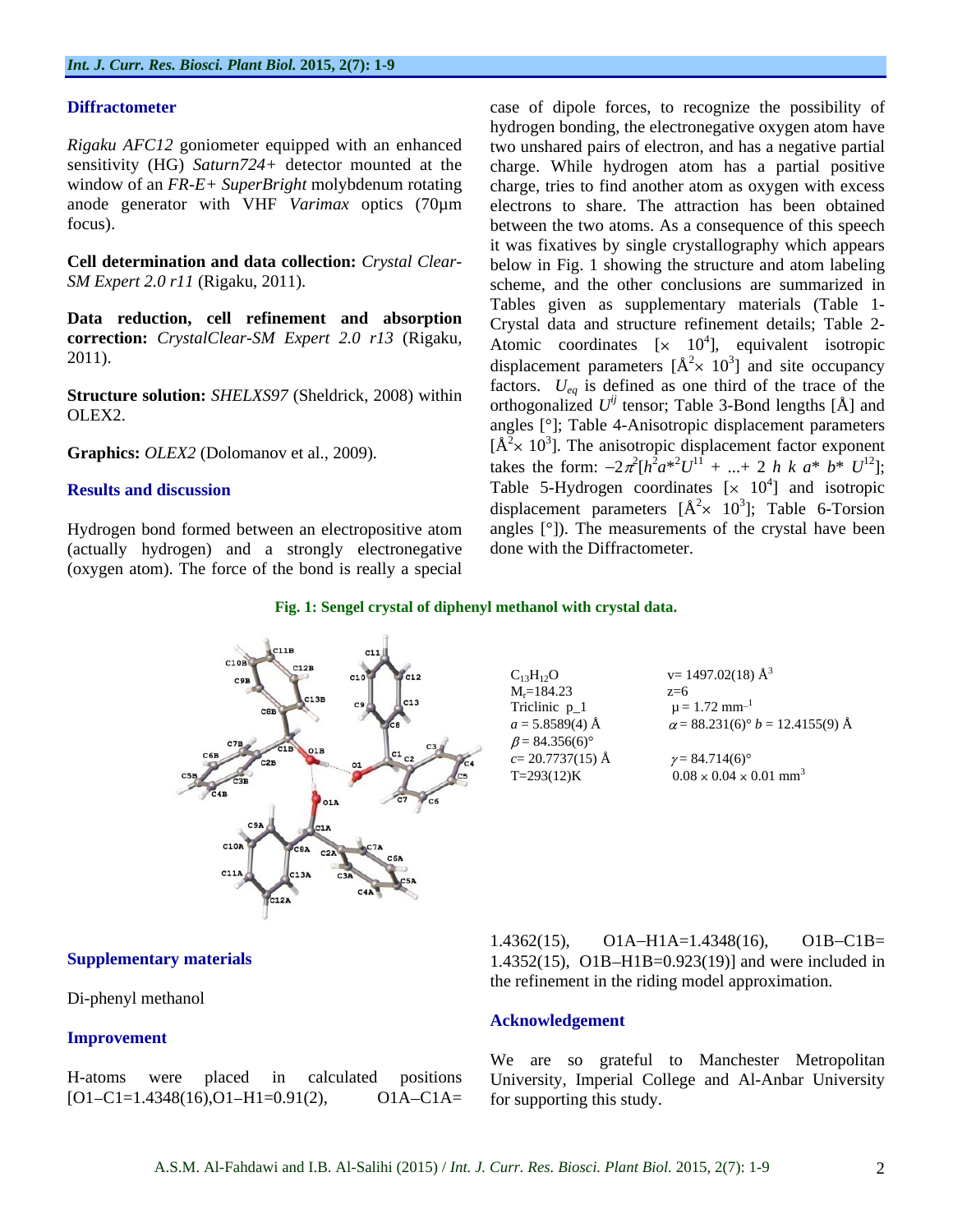- Bachmann, W. E., 1933. The photochemical reduction of ketones to hydrols. J. Am. Chem. Soc. 55, 391-395.
- Cirtiu, C. M., Brisach-Wittmeyer, A., Menard, H., 2007. hydrogenation of benzophenone. Catal. Commun. 8,
- Dolomanov, O.V., Bourhis, L.J., Gildea, R.J., Howard, J.A.K., Puschmann, H., 2009. OLEX2: a complete J. Appl. Cryst. 42, 339-341.
- control of hydrogenation among aromatic carbonyl and benzyl alcohol derivatives using Pd/C(en)
- <http://chemicalland21.com/lifescience/phar/BENZHYDR>
- Meltzer, P.C., Liang, A.Y., Madras, B.K., 1996. 2- Carbomethoxy-3-(diarylmethoxy)-1 alpha H, 5 alpha

**References** H-tropane analogs: synthesis and inhibition of binding at the dopamine transporter and comparison with piperazines of the GBR series. J. Med. Chem. 39, 371-379.

- Comparative study of catalytic and electrocatalytic room temperature reduction of benzophenones under 751-754. Peng, Y., Zhong, W., Song, G., 2005. Efficient and mild ultrasound irradiation. Ultrason. Sonochem. 12, 169- 172.
	- Rigaku Corporation, CrystalClear-SM Expert 2.0 r13, Tokyo, Japan, 2011
- structure solution, refinement and analysis program. Sheldrick, G. M., 2008. A short history of SHELX. Acta Cryst. A64, 112–122.
- Hattori, K., Sajiki, H., Hirota, K., 2001. Chemoselective Shiragami, T., Pac, C., Yanagida, S., 1989. catalyst. Tetrahedron 57, 4817-4824. Chem. Soc. Chem. Commun. 13, 831-832. Shiragami, T., Pac, C., Nonmetallised CdS-catalysed photoreduction of aromatic ketones to alcohols and/or pinacols. J.
	- OL.htm, accessed 25/10/2009. reactions. Part 25. The role of chromium (III) in the Sopher, D.W., Utley, J.H.P., 1984. Electro-organic modification of cathodic pinacolisation. J. Chem. Soc. Perkin Trans. 2, 1361-1367.

### **Supplementary Materials**

### **Table 1. Details of information for Unit cell dimensions.**

| <b>Identification code</b>                    | 2012ncs0885                                          |
|-----------------------------------------------|------------------------------------------------------|
| Empirical formula                             | $\frac{C_{13}H_{12}O}{184.23}$                       |
| Formula weight                                |                                                      |
| Temperature                                   | 293(2) K                                             |
| Wavelength                                    | $0.71075 \text{ Å}$                                  |
| Crystal system                                | Triclinic                                            |
| Space group                                   | $P-1$                                                |
| Unit cell dimensions                          |                                                      |
| $a = 5.8589(4)$ Å                             | $\alpha = 88.231(6)^{\circ}$                         |
| $b = 12.4155(9)$ Å                            | $\beta$ = 84.356(6)°                                 |
| $c = 20.7737(15)$ Å                           | $\gamma = 84.714(6)$ °                               |
| Volume                                        | $1497.02(18)$ $\AA^3$                                |
| Z                                             |                                                      |
| Density (calculated)                          | 1.226 Mg / $m^3$                                     |
| Absorption coefficient                        | $0.076$ mm <sup>-1</sup>                             |
| F(000)                                        | 588                                                  |
| Crystal                                       | Tablet colourless                                    |
| Crystal size                                  | $0.08 \times 0.04 \times 0.01$ mm <sup>3</sup>       |
| $\theta$ range for data collection            | $3.30 - 27.48^{\circ}$                               |
| Index ranges                                  | $-7 \le h \le 7, -16 \le k \le 15, -26 \le l \le 24$ |
| Reflections collected                         | 26336                                                |
| Independent reflections                       | 6854 $[R_{int} = 0.0411]$                            |
| Completeness to $\theta = 27.48^{\circ}$      | 99.6 %                                               |
| Absorption correction                         | Semi-empirical from equivalents                      |
| Max. and min. transmission                    | 1.000 and 0.899                                      |
| Refinement method                             | Full-matrix least-squares on $F^2$                   |
| Data / restraints / parameters                | 6854/0/391                                           |
| Goodness-of-fit on $F^2$                      | 1.026                                                |
| Final <i>R</i> indices $[F^2 > 2\sigma(F^2)]$ | $RI = 0.0432$ , $wR2 = 0.0948$                       |
| $R$ indices (all data)                        | $RI = 0.0673$ , $wR2 = 0.1051$                       |
| Largest diff. peak and hole                   | 0.216 and $-0.209$ e $\rm{\AA}^{-3}$                 |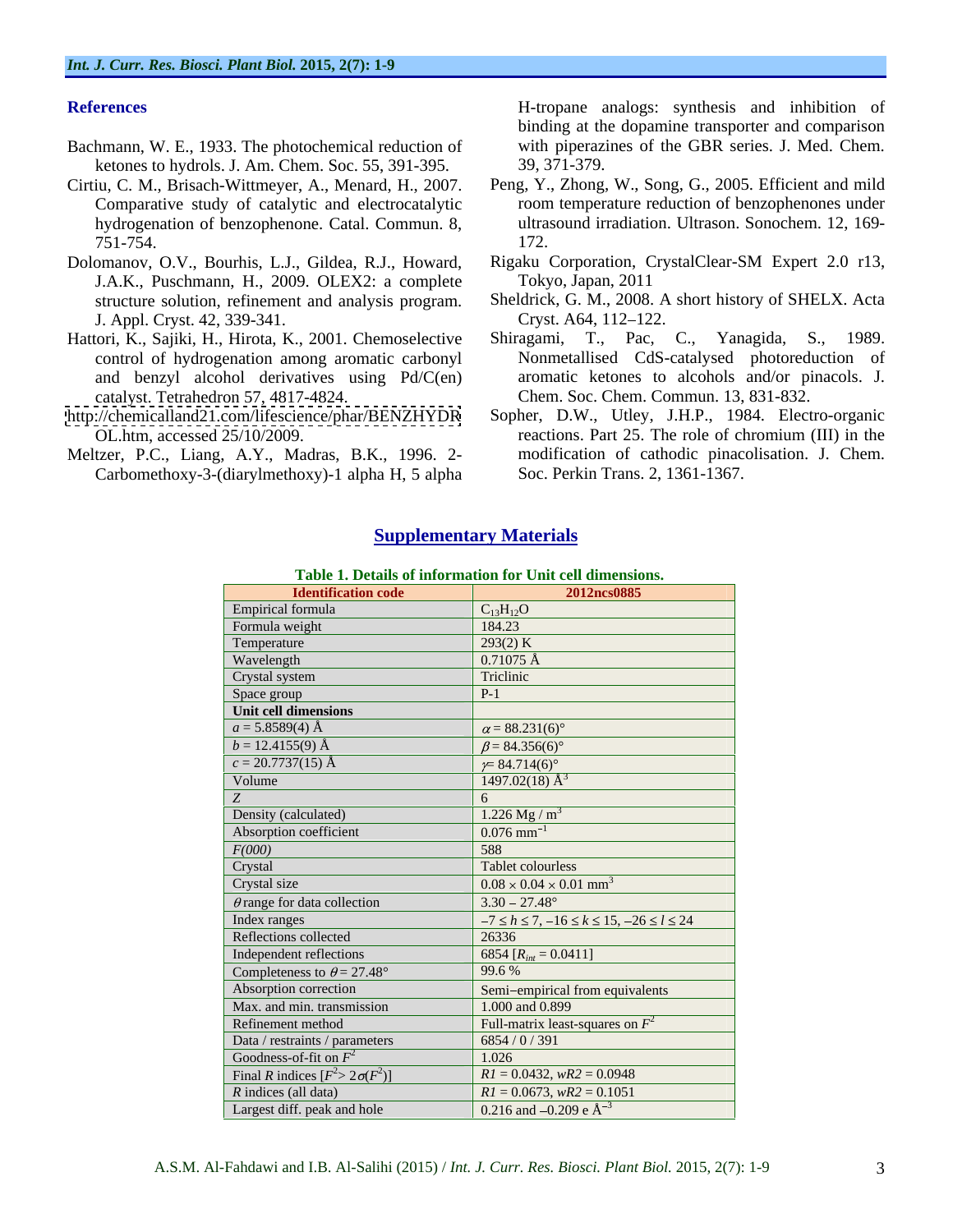|                           |                  |              |             | to accure as one min a or me mace or me or mogenumeca e - remort |                  |
|---------------------------|------------------|--------------|-------------|------------------------------------------------------------------|------------------|
| <b>Atom</b>               | $\boldsymbol{x}$ | $\mathbf{v}$ | $Z_{\rm c}$ | $U_{eq}$                                                         | S.o.f.           |
| $\overline{O1}$           | 1797(2)          | 2542(1)      | 1968(1)     | 26(1)                                                            |                  |
| O1A                       | 8367(2)          | 1483(1)      | 2572(1)     | 26(1)                                                            |                  |
| O1B                       | 4578(2)          | 2816(1)      | 2880(1)     | 24(1)                                                            |                  |
| C1                        | 1311(2)          | 3182(1)      | 1403(1)     | 22(1)                                                            |                  |
| CLA                       | 7875(2)          | 371(1)       | 2632(1)     | 22(1)                                                            | $\mathbf{1}$     |
| CIB                       | 3428(2)          | 3453(1)      | 3400(1)     | 20(1)                                                            |                  |
| C2                        | 3307(2)          | 2993(1)      | 877(1)      | 22(1)                                                            | -1               |
| C2A                       | 7702(2)          | $-100(1)$    | 1975(1)     | 22(1)                                                            |                  |
| $\overline{C2B}$          | 2982(2)          | 2758(1)      | 4003(1)     | 20(1)                                                            |                  |
| C3                        | 3367(3)          | 3651(1)      | 320(1)      | 27(1)                                                            |                  |
| $\overline{\text{C3A}}$   | 5785(2)          | $-617(1)$    | 1855(1)     | 26(1)                                                            | $\mathbf{1}$     |
| $\overline{C3B}$          | 4758(2)          | 2083(1)      | 4237(1)     | 23(1)                                                            |                  |
| C4                        | 5213(3)          | 3546(1)      | $-150(1)$   | 29(1)                                                            |                  |
| $\overline{C4A}$          | 5680(3)          | $-1082(1)$   | 1260(1)     | 32(1)                                                            |                  |
| $\overline{C4B}$          | 4377(3)          | 1479(1)      | 4802(1)     | 28(1)                                                            |                  |
| C5                        | 7036(3)          | 2772(1)      | $-75(1)$    | 28(1)                                                            | 1                |
| $\overline{C5A}$          | 7484(3)          | $-1032(1)$   | 779(1)      | 32(1)                                                            |                  |
| $\overline{C5B}$          | 2201(3)          | 1538(1)      | 5140(1)     | 31(1)                                                            |                  |
| $\underline{C6}$          | 6966(3)          | 2102(1)      | 468(1)      | 29(1)                                                            |                  |
| CGA                       | 9406(3)          | $-521(1)$    | 897(1)      | 29(1)                                                            | $\mathbf{1}$     |
| $\overline{C6B}$          | 431(3)           | 2205(1)      | 4912(1)     | 32(1)                                                            | $\left  \right $ |
| C7                        | 5124(2)          | 2206(1)      | 943(1)      | 25(1)                                                            |                  |
| C7A                       | 9516(2)          | $-58(1)$     | 1491(1)     | 24(1)                                                            |                  |
| $\overline{C7B}$          | 811(2)           | 2814(1)      | 4346(1)     | 27(1)                                                            |                  |
| $\overline{C8}$           | 931(2)           | 4378(1)      | 1548(1)     | 22(1)                                                            | -1               |
| $\overline{\text{C8A}}$   | 9709(2)          | $-278(1)$    | 2992(1)     | 20(1)                                                            |                  |
| $\vert$ C <sub>8</sub> B  | 4853(2)          | 4373(1)      | 3539(1)     | 20(1)                                                            |                  |
| C9                        | 2613(2)          | 4884(1)      | 1828(1)     | 24(1)                                                            |                  |
| $\overline{C9A}$          | 11186(2)         | 226(1)       | 3346(1)     | 24(1)                                                            | $\mathbf{1}$     |
| $\overline{C9B}$          | 4185(2)          | 5004(1)      | 4078(1)     | 27(1)                                                            | 1                |
| $\boxed{\text{C10}}$      |                  |              |             | 2389(3) 5994(1) 1909(1) 30(1) 1                                  |                  |
| $\vert$ C <sub>10</sub> A | 12878(2)         | $-385(1)$    | 3658(1)     | 26(1)                                                            |                  |
| $\vert$ C <sub>10</sub> B | 5474(3)          | 5825(1)      | 4230(1)     | 31(1)                                                            | $\mathbf{1}$     |
| C11                       | 475(3)           | 6614(1)      | 1706(1)     | 34(1)                                                            | $\mathbf{1}$     |
| CI1A                      | 13142(2)         | $-1499(1)$   | 3617(1)     | 25(1)                                                            | $\vert$          |
| $ $ C <sub>11B</sub>      | 7436(3)          | 6041(1)      | 3837(1)     | 29(1)                                                            | 1                |
| C <sub>12</sub>           | $-1209(3)$       | 6120(1)      | 1438(1)     | 35(1)                                                            | $\mathbf{1}$     |
| CI2A                      | 11644(2)         | $-2011(1)$   | 3277(1)     | 24(1)                                                            | $\mathbf{1}$     |
| CI2B                      | 8089(2)          | 5431(1)      | 3294(1)     | 29(1)                                                            |                  |
| C <sub>13</sub>           | $-986(2)$        | 5006(1)      | 1360(1)     | 29(1)                                                            | $\mathbf{1}$     |
| CI3A                      |                  |              |             | 23(1)                                                            |                  |
| CI3B                      | 9931(2)          | $-1405(1)$   | 2974(1)     |                                                                  |                  |
|                           | 6811(2)          | 4598(1)      | 3145(1)     | 23(1)                                                            |                  |

**Table 2. Atomic coordinates [x 10<sup>4</sup> ], equivalent isotropic displacement parameters [Å<sup>2</sup> x 10<sup>3</sup> ] and site occupancy factors. Ueq is defined as one third of the trace of the orthogonalized Uij tensor.**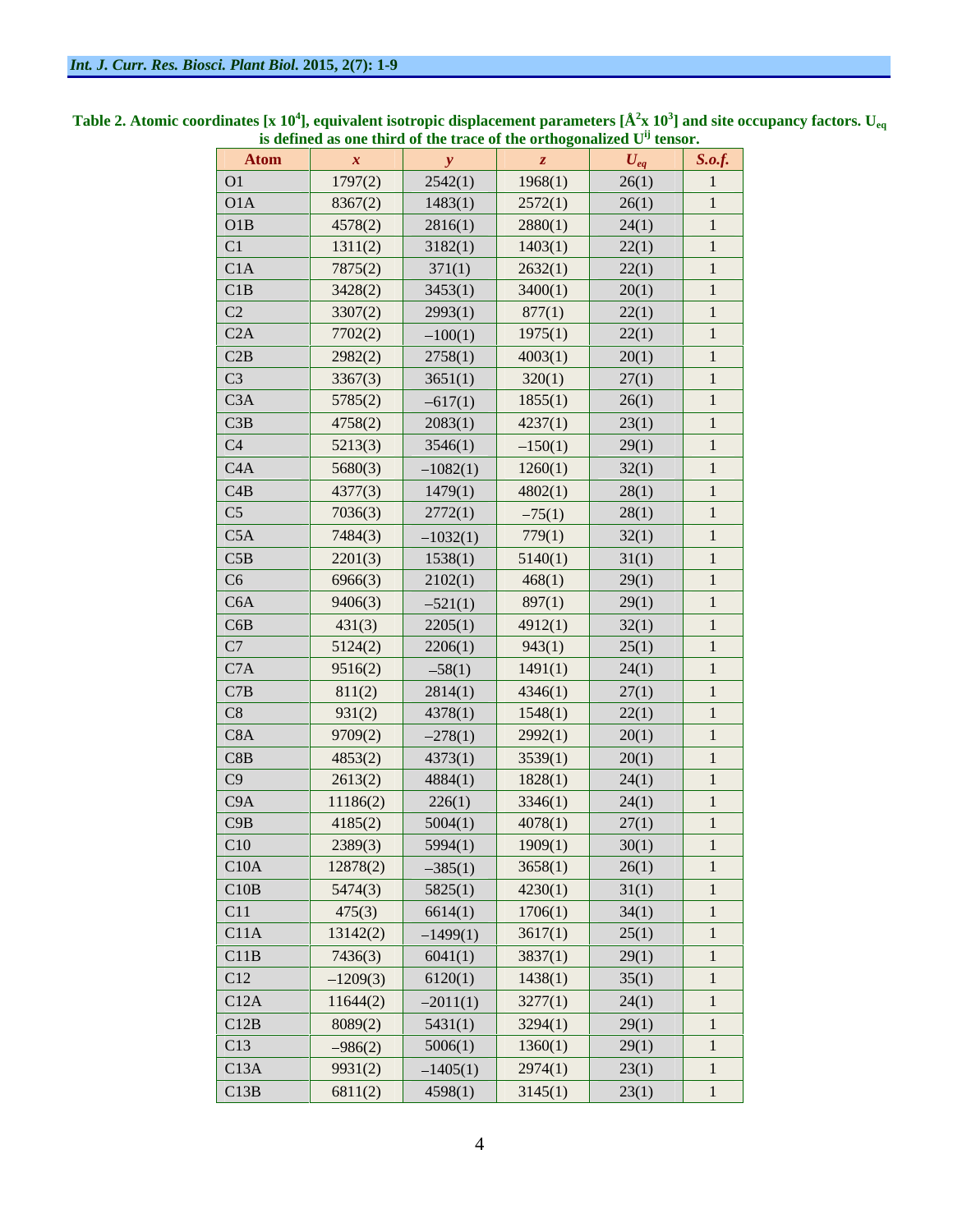|                                                                                                             | Table 5. Donu lengths [A] and angles [ ].    |                                                                 |                                                                           |
|-------------------------------------------------------------------------------------------------------------|----------------------------------------------|-----------------------------------------------------------------|---------------------------------------------------------------------------|
|                                                                                                             | <b>Bond lengths</b> $[\AA]$ and angles $[°]$ |                                                                 | <b>Bond lengths [<math>\AA</math>] and angles [<math>\degree</math>].</b> |
| $O1-C1$                                                                                                     |                                              | $1.4348(16)$ C3A-C2A-C7A                                        | 119.05(13)                                                                |
| $O1-H1$                                                                                                     | 0.91(2)                                      | $\vert$ C <sub>3</sub> A–C <sub>2</sub> A–C <sub>1</sub> A      | 120.75(12)                                                                |
| $O1A-C1A$                                                                                                   |                                              | $1.4362(15)$ C7A-C2A-C1A                                        | 120.14(12)                                                                |
| $O1A-H1A$                                                                                                   |                                              | $0.936(19)$ C <sub>3B</sub> -C <sub>2B</sub> -C <sub>7B</sub>   | 118.85(13)                                                                |
| $O1B-C1B$                                                                                                   |                                              | $1.4352(15)$ C <sub>3B</sub> -C <sub>2B</sub> -C <sub>1B</sub>  | 120.49(12)                                                                |
| $O1B-H1B$                                                                                                   |                                              | $0.923(19)$ C7B-C2B-C1B                                         | 120.61(12)                                                                |
| $C1-C8$                                                                                                     |                                              | 1.5159(19) $\boxed{C4-C3-C2}$                                   | 121.07(13)                                                                |
| $C1-C2$                                                                                                     |                                              | $1.5260(19)$ C4–C3–H3                                           | 119.5                                                                     |
| $C1-H1C$                                                                                                    | 0.9800                                       | $\vert$ C <sub>2</sub> -C <sub>3</sub> -H <sub>3</sub>          | 119.5                                                                     |
| $C1A-C2A$                                                                                                   |                                              | $1.5177(19)$ C4A-C3A-C2A                                        | 120.35(13)                                                                |
| $C1A-C8A$                                                                                                   |                                              | $1.5235(19)$ C <sub>4</sub> A–C <sub>3</sub> A–H <sub>3</sub> A | 119.8                                                                     |
| $C1A-H1AA$                                                                                                  | 0.9800                                       | $\vert$ C <sub>2</sub> A-C <sub>3</sub> A-H <sub>3</sub> A      | 119.8                                                                     |
| $C1B-C2B$                                                                                                   |                                              | $1.5139(18)$ C4B-C3B-C2B                                        | 120.64(13)                                                                |
| $C1B-C8B$                                                                                                   |                                              | $1.5252(18)$ C4B-C3B-H3B                                        | 119.7                                                                     |
| $C1B-H1BA$                                                                                                  | 0.9800                                       | $\overline{C2B-C3B-H3B}$                                        | 119.7                                                                     |
| $C2-C7$                                                                                                     |                                              | 1.3910(19) C3–C4–C5                                             | 120.10(13)                                                                |
| $C2-C3$                                                                                                     |                                              | $1.3956(19)$ C3-C4-H4                                           | 120.0                                                                     |
|                                                                                                             |                                              | 1.3908(19) C5-C4-H4                                             | 120.0                                                                     |
| C <sub>2</sub> A-C <sub>3</sub> A<br>C <sub>2</sub> A-C <sub>7</sub> A<br>C <sub>2</sub> B-C <sub>3</sub> B |                                              | $1.3937(19)$ C5A-C4A-C3A                                        | 120.28(14)                                                                |
|                                                                                                             |                                              | 1.3914(19) C5A–C4A–H4A                                          | 119.9                                                                     |
| $C2B-C7B$                                                                                                   |                                              | $1.3921(19)$ C3A-C4A-H4A                                        | 119.9                                                                     |
| $C3-C4$                                                                                                     | 1.383(2)                                     | $\vert$ C <sub>3</sub> B-C <sub>4</sub> B-C <sub>5</sub> B      | 120.06(14)                                                                |
| $C3-H3$                                                                                                     | 0.9300                                       | $\overline{C3B-C4B-H4B}$                                        | 120.0                                                                     |
|                                                                                                             | 1.391(2)                                     | $C5B-C4B-H4B$                                                   | 120.0                                                                     |
| C3A–C4A<br>C3A–H3A                                                                                          | 0.9300                                       | $\overline{C6-C5-C4}$                                           | 119.20(13)                                                                |
| $C3B-C4B$                                                                                                   | 1.3842(19)                                   | $\vert$ C6–C5–H5                                                | 120.4                                                                     |
| $C3B-H3B$                                                                                                   | 0.9300                                       | $C4-C5-H5$                                                      | 120.4                                                                     |
| $C4-C5$                                                                                                     | 1.387(2)                                     | $C4A-C5A-C6A$                                                   | 119.60(14)                                                                |
| $C4-H4$                                                                                                     | 0.9300                                       | C4A-C5A-H5A                                                     | 120.2                                                                     |
| $C4A-C5A$                                                                                                   | 1.385(2)                                     | $CGA-C5A-H5A$                                                   | 120.2                                                                     |
| $CAA-H4A$                                                                                                   | 0.9300                                       | $CGB-C5B-C4B$                                                   | 119.71(13)                                                                |
| $C4B-C5B$                                                                                                   | 1.390(2)                                     | $CGB-C5B-H5B$                                                   | 120.1                                                                     |
| $C4B-H4B$                                                                                                   | 0.9300                                       | $CB-C5B-H5B$                                                    | 120.1                                                                     |
| $C5-C6$                                                                                                     | 1.380(2)                                     | $\overline{C5-C6-C7}$                                           | 120.99(14)                                                                |
|                                                                                                             | 0.9300                                       |                                                                 | 119.5                                                                     |
| $C5-H5$<br>$C5A-C6A$                                                                                        | 1.388(2)                                     | $\overline{C5-C6-H6}$<br>$C7-C6-H6$                             | 119.5                                                                     |
|                                                                                                             |                                              |                                                                 |                                                                           |
| $CSA-H5A$                                                                                                   | 0.9300                                       | $\overline{C7A-C6A-C5A}$                                        | 120.27(14)                                                                |
| $C5B-C6B$                                                                                                   | 1.379(2)                                     | $\overline{C7A-C6A-H6A}$                                        | 119.9                                                                     |
| $C5B-H5B$                                                                                                   | 0.9300                                       | $CSA-C6A-H6A$                                                   | 119.9                                                                     |
| $C6-C7$                                                                                                     | 1.388(2)                                     | $\Big $ C5B-C6B-C7B                                             | 120.31(14)                                                                |
| $C6-H6$                                                                                                     | 0.9300                                       | $C5B-C6B-H6B$                                                   | 119.8                                                                     |
| $C6A-C7A$                                                                                                   | 1.386(2)                                     | $\overline{C7B-C6B-H6B}$                                        | 119.8                                                                     |
| $C6A-H6A$                                                                                                   | 0.9300                                       | $\vert$ C <sub>6</sub> -C <sub>7</sub> -C <sub>2</sub>          | 120.23(13)                                                                |
| $\overline{C6B-C7B}$                                                                                        | 1.389(2)                                     | $\overline{C6-C7-H7}$                                           | 119.9                                                                     |
| $\overline{C6B-H6B}$                                                                                        | 0.9300                                       | $\vert$ C <sub>2</sub> -C <sub>7</sub> -H <sub>7</sub>          | 119.9                                                                     |
| $C7-H7$                                                                                                     | 0.9300                                       | $\Big $ C6A–C7A–C2A                                             | 120.44(14)                                                                |
| $C7A-H7A$                                                                                                   | 0.9300                                       | $\overline{C6A-C7A-H7A}$                                        | 119.8                                                                     |
| $C7B-H7B$                                                                                                   | 0.9300                                       | $\overline{C2A-C7A-H7A}$                                        | 119.8                                                                     |
| $\vert$ C8–C13                                                                                              |                                              | $1.3887(19)$ C6B-C7B-C2B                                        | 120.43(14)                                                                |
| $C8-C9$                                                                                                     |                                              | $1.3975(19)$ C6B-C7B-H7B                                        | 119.8                                                                     |

### **Table 3. Bond lengths [Å] and angles [°].**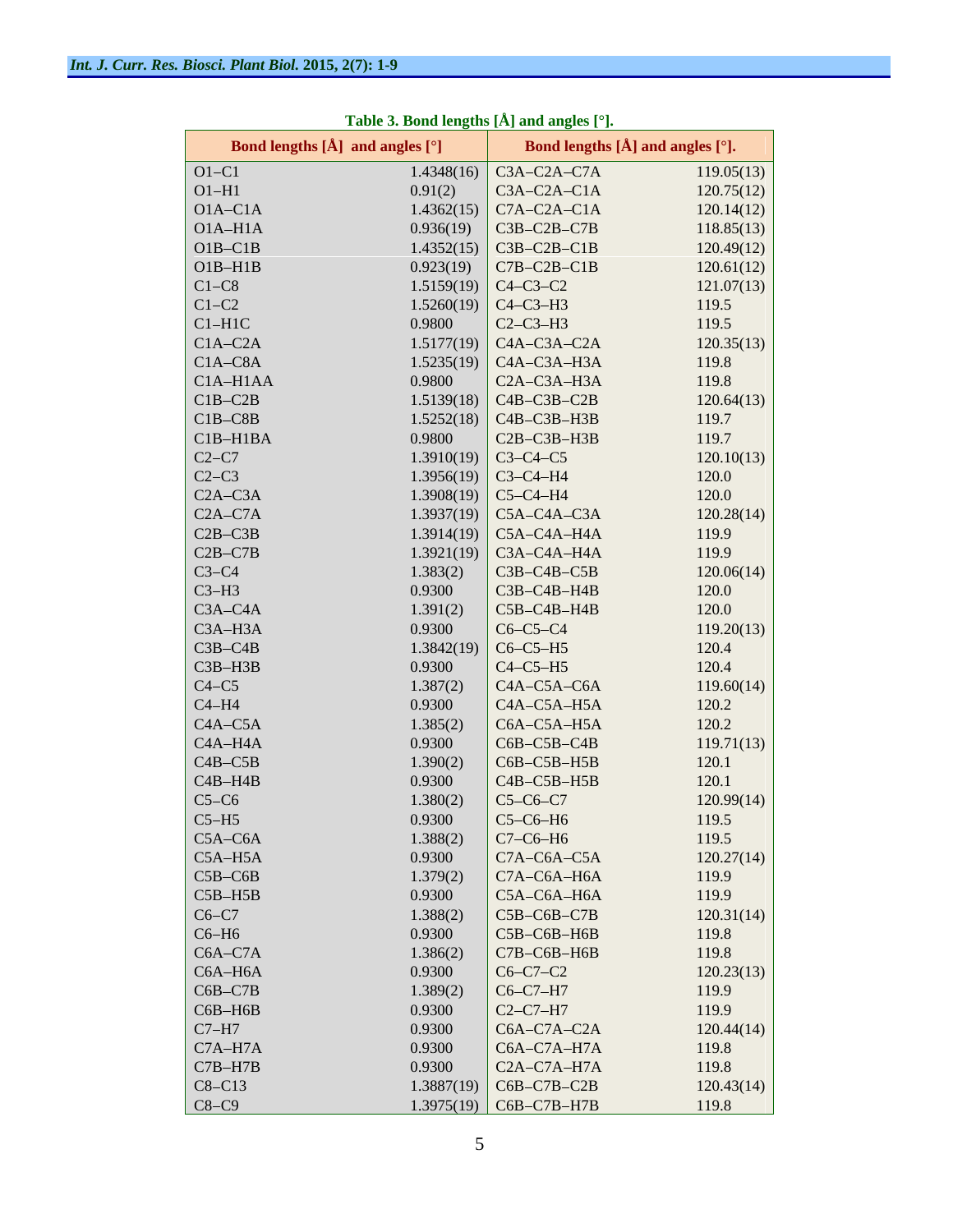| Bond lengths [Å] and angles [°]                                 |                       | Bond lengths $[\hat{A}]$ and angles $[°]$ .                    |            |
|-----------------------------------------------------------------|-----------------------|----------------------------------------------------------------|------------|
| $C8A-C9A$                                                       |                       | $1.3906(18)$ C <sub>2B</sub> -C <sub>7B</sub> -H <sub>7B</sub> | 119.8      |
| $C8A-C13A$                                                      |                       | 1.3954(18) $\vert$ C13–C8–C9                                   | 118.73(13) |
| $C8B-C13B$                                                      |                       | $1.3868(18)$ C13-C8-C1                                         | 121.03(12) |
| $C8B-C9B$                                                       | $1.3913(18)$ C9-C8-C1 |                                                                | 120.04(12) |
| $C9 - C10$                                                      |                       | $1.3856(19)$ C9A-C8A-C13A                                      | 118.28(13) |
| $C9-H9$                                                         | 0.9300                | $\big $ C9A–C8A–C1A                                            | 121.64(12) |
| $C9A-C10A$                                                      | 1.391(2)              | $\vert$ C <sub>13</sub> A-C <sub>8</sub> A-C <sub>1</sub> A    | 120.08(12) |
| $C9A-H9A$                                                       | 0.9300                | $\vert$ C <sub>13</sub> B-C <sub>8</sub> B-C <sub>9</sub> B    | 118.65(12) |
| $C9B-C10B$                                                      |                       | $1.3848(19)$ C13B-C8B-C1B                                      | 122.06(11) |
| $C9B-H9B$                                                       | 0.9300                | $C9B-C8B-C1B$                                                  | 119.29(12) |
| $C10-C11$                                                       | 1.393(2)              | $C10-C9-C8$                                                    | 120.68(13) |
| $C10-H10$                                                       | 0.9300                | $Cl0-C9-H9$                                                    | 119.7      |
| $C10A-C11A$                                                     | 1.3822(19)            | $\overline{C8-C9-H9}$                                          | 119.7      |
| $C10A-H10A$                                                     | 0.9300                | $\vert$ C <sub>10</sub> A-C <sub>9</sub> A-C <sub>8</sub> A    | 120.46(12) |
| $C10B - C11B$                                                   | 1.385(2)              | C10A-C9A-H9A                                                   | 119.8      |
| $C10B-H10B$                                                     | 0.9300                | C8A-C9A-H9A                                                    | 119.8      |
| $C11-C12$                                                       | 1.379(2)              | $C10B-C9B-C8B$                                                 | 120.87(13) |
| $C11-H11$                                                       | 0.9300                | C10B-C9B-H9B                                                   | 119.6      |
| $C11A-C12A$                                                     | 1.3880(19)            | $\overline{CB-C9B-H9B}$                                        | 119.6      |
| $C11A-H11A$                                                     | 0.9300                | $C9 - C10 - C11$                                               | 119.79(14) |
| $C11B-C12B$                                                     | 1.380(2)              | $C9 - C10 - H10$                                               | 120.1      |
| $C11B-H11B$                                                     | 0.9300                | $C11 - C10 - H10$                                              | 120.1      |
| $C12-C13$                                                       | 1.389(2)              | C11A-C10A-C9A                                                  | 120.83(13) |
| $C12-H12$                                                       | 0.9300                | C11A-C10A-H10A                                                 | 119.6      |
| $C12A-C13A$                                                     |                       | $1.3870(19)$ C9A-C10A-H10A                                     | 119.6      |
| $C12A-H12A$                                                     | 0.9300                | $\vert$ C9B-C10B-C11B                                          | 120.12(13) |
| $C12B-C13B$                                                     |                       | $1.3910(19)$ C9B-C10B-H10B                                     | 119.9      |
| $C12B-H12B$                                                     | 0.9300                | $\vert$ C <sub>11</sub> B-C <sub>10</sub> B-H <sub>10</sub> B  | 119.9      |
| $C13-H13$                                                       | 0.9300                | $Cl2-C11-C10$                                                  | 119.95(14) |
| C13A-H13A                                                       | 0.9300                | $ $ C <sub>12</sub> -C <sub>11</sub> -H <sub>11</sub>          | 120.0      |
| $C13B-H13B$                                                     | 0.9300                | $ $ C <sub>10</sub> -C <sub>11</sub> -H <sub>11</sub>          | 120.0      |
| $C1-O1-H1$                                                      | 109.4(12)             | $\vert$ C <sub>10</sub> A-C <sub>11</sub> A-C <sub>12</sub> A  | 119.15(13) |
| $C1A-O1A-H1A$                                                   | 108.4(12)             | C10A-C11A-H11A                                                 | 120.4      |
| $C1B-O1B-H1B$                                                   | 109.3(11)             | C12A-C11A-H11A                                                 | 120.4      |
| $O1-C1-C8$                                                      | 111.69(11)            | $Cl2B-Cl1B-Cl0B$                                               | 119.42(13) |
| $O1-C1-C2$                                                      | 109.49(11)            | $\vert$ C <sub>12</sub> B-C <sub>11</sub> B-H <sub>11</sub> B  | 120.3      |
| $C8-C1-C2$                                                      | 109.37(10)            | $ClOB - Cl1B - H11B$                                           | 120.3      |
| $O1 - C1 - H1C$                                                 | 108.7                 | C <sub>11</sub> -C <sub>12</sub> -C <sub>13</sub>              | 120.14(15) |
| $C8-C1-H1C$                                                     | 108.7                 | $ $ C <sub>11</sub> -C <sub>12</sub> -H <sub>12</sub>          | 119.9      |
| $C2-C1-H1C$                                                     | 108.7                 | $\vert$ C <sub>13</sub> -C <sub>12</sub> -H <sub>12</sub>      | 119.9      |
| O1A-C1A-C2A                                                     | 111.11(11)            | $\vert$ C <sub>13</sub> A-C <sub>12</sub> A-C <sub>11</sub> A  | 120.11(12) |
| O1A-C1A-C8A                                                     | 109.71(11)            | $\vert$ C <sub>13</sub> A-C <sub>12</sub> A-H <sub>12</sub> A  | 119.9      |
| C <sub>2</sub> A-C <sub>1</sub> A-C <sub>8</sub> A              | 111.28(11)            | C11A-C12A-H12A                                                 | 119.9      |
| O1A-C1A-H1AA                                                    | 108.2                 | C11B-C12B-C13B                                                 | 120.54(13) |
| C <sub>2</sub> A-C <sub>1</sub> A-H <sub>1</sub> A <sub>A</sub> | 108.2                 | C11B-C12B-H12B                                                 | 119.7      |
| C8A-C1A-H1AA                                                    | 108.2                 | C13B-C12B-H12B                                                 | 119.7      |
| $O1B-C1B-C2B$                                                   | 110.81(10)            | $C12-C13-C8$                                                   | 120.70(14) |
| $O1B-C1B-C8B$                                                   | 110.26(10)            | C12-C13-H13                                                    | 119.7      |
| $C2B-C1B-C8B$                                                   | 110.39(10)            | $\vert$ C <sub>8</sub> -C <sub>13</sub> -H <sub>13</sub>       | 119.7      |
| O1B-C1B-H1BA                                                    | 108.4                 | C12A-C13A-C8A                                                  | 121.09(12) |
| C <sub>2</sub> B-C <sub>1</sub> B-H <sub>1</sub> BA             | 108.4                 | C12A-C13A-H13A                                                 | 119.5      |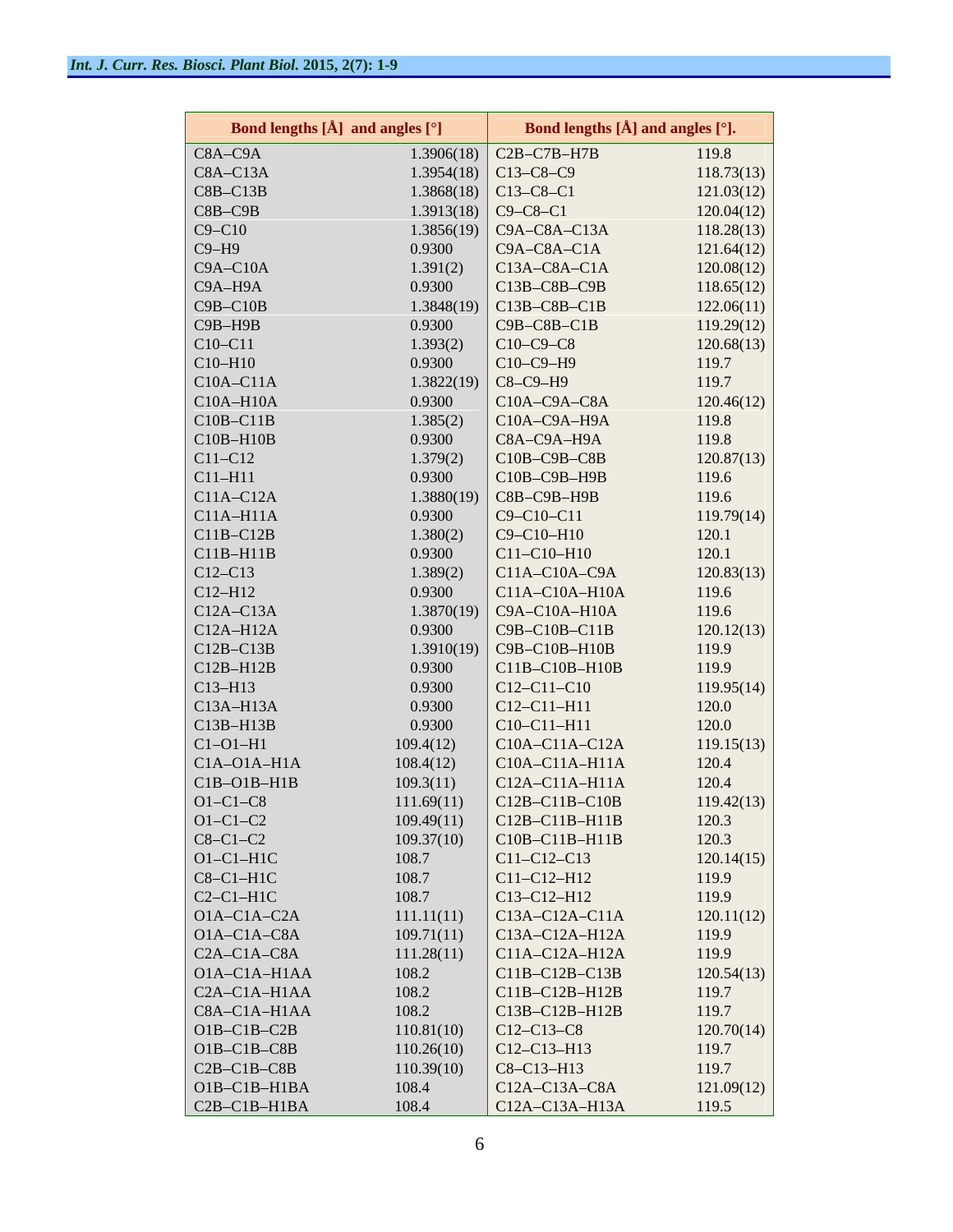| <b>Bond lengths</b> $[\AA]$ and angles $[°]$ |            | <b>Bond lengths [<math>\AA</math>] and angles [<math>\degree</math>].</b> |            |
|----------------------------------------------|------------|---------------------------------------------------------------------------|------------|
| $\overline{C8B-C1B-H1BA}$                    | 108.4      | $\vert$ C8A–C13A–H13A                                                     | 119.5      |
| $C7-C2-C3$                                   |            | $118.39(13)$ $\qquad \qquad \text{C8B-C13B-C12B}$                         | 120.39(12) |
| $C7-C2-C1$                                   |            | $122.22(12)$ $\overline{CB-C13B-H13B}$                                    | 119.8      |
| C3-C2-C1                                     | 119.36(12) | $Cl2B-C13B-H13B$                                                          | 119.8      |

**Table 4. Anisotropic displacement parameters [Å<sup>2</sup> x 10<sup>3</sup> ]. The anisotropic displacement factor exponent takes the form:**  $-2 \Box^2 [\mathbf{h}^2 \mathbf{a}^{*2} \mathbf{U}^{11} + ... + 2 \mathbf{h} \mathbf{k} \mathbf{a}^* \mathbf{b}^* \mathbf{U}^{12}]$ **.** 

|                  |          |          | <b>EXECUTE CAPUTE IT LATES THE FULLII.</b> $2 \Box$ <b>I</b> H $\alpha$ $\vee$ $\alpha$ $\vee$ $\alpha$ $\vee$ $\alpha$ $\vee$ $\alpha$ |                    |          |          |
|------------------|----------|----------|-----------------------------------------------------------------------------------------------------------------------------------------|--------------------|----------|----------|
| <b>Atom</b>      | $U^{11}$ | $U^{22}$ | $U^{33}$                                                                                                                                | $I^{\frac{23}{2}}$ | $U^{13}$ | $U^{12}$ |
| O1               | 29(1)    | 29(1)    | 22(1)                                                                                                                                   | 8(1)               | $-5(1)$  | $-13(1)$ |
| O1A              | 24(1)    | 17(1)    | 36(1)                                                                                                                                   | 1(1)               | 5(1)     | $-3(1)$  |
| O1B              | 24(1)    | 26(1)    | 20(1)                                                                                                                                   | $-6(1)$            | $-4(1)$  | 1(1)     |
| C1               | 24(1)    | 25(1)    | 20(1)                                                                                                                                   | 4(1)               | $-6(1)$  | $-8(1)$  |
| CLA              | 21(1)    | 19(1)    | 26(1)                                                                                                                                   | 0(1)               | 4(1)     | $-6(1)$  |
| CLB              | 19(1)    | 21(1)    | 19(1)                                                                                                                                   | $-3(1)$            | $-1(1)$  | 0(1)     |
| C2               | 26(1)    | 20(1)    | 20(1)                                                                                                                                   | $-2(1)$            | $-5(1)$  | $-7(1)$  |
| C2A              | 22(1)    | 18(1)    | 25(1)                                                                                                                                   | 3(1)               | $-4(1)$  | 1(1)     |
| C2B              | 24(1)    | 18(1)    | 21(1)                                                                                                                                   | $-3(1)$            | $-4(1)$  | $-7(1)$  |
| $\overline{C}$ 3 | 32(1)    | 26(1)    | 22(1)                                                                                                                                   | 2(1)               | $-3(1)$  | 2(1)     |
| C3A              | 22(1)    | 25(1)    | 32(1)                                                                                                                                   | 2(1)               | $-4(1)$  | 0(1)     |
| C3B              | 25(1)    | 21(1)    | 24(1)                                                                                                                                   | $-2(1)$            | $-3(1)$  | $-7(1)$  |
| C4               | 41(1)    | 25(1)    | 22(1)                                                                                                                                   | 3(1)               | $-1(1)$  | $-2(1)$  |
| C4A              | 28(1)    | 30(1)    | 39(1)                                                                                                                                   | $-2(1)$            | $-12(1)$ | $-2(1)$  |
| $\overline{C4B}$ | 39(1)    | 19(1)    | 27(1)                                                                                                                                   | 0(1)               | $-10(1)$ | $-8(1)$  |
| C5               | 32(1)    | 28(1)    | 23(1)                                                                                                                                   | $-5(1)$            | 2(1)     | $-4(1)$  |
| C5A              | 38(1)    | 29(1)    | 29(1)                                                                                                                                   | $-3(1)$            | $-12(1)$ | 5(1)     |
| C5B              | 44(1)    | 29(1)    | 23(1)                                                                                                                                   | 3(1)               | $-4(1)$  | $-17(1)$ |
| $\overline{C6}$  | 32(1)    | 26(1)    | 29(1)                                                                                                                                   | $-4(1)$            | $-4(1)$  | 3(1)     |
| C6A              | 33(1)    | 28(1)    | 24(1)                                                                                                                                   | 2(1)               | $-1(1)$  | 5(1)     |
| CGB              | 32(1)    | 41(1)    | 26(1)                                                                                                                                   | $-1(1)$            | 3(1)     | $-16(1)$ |
| C7               | 34(1)    | 20(1)    | 23(1)                                                                                                                                   | 3(1)               | $-6(1)$  | $-4(1)$  |
| C7A              | 24(1)    | 22(1)    | 27(1)                                                                                                                                   | 2(1)               | $-2(1)$  | $-1(1)$  |
| C7B              | 23(1)    | 31(1)    | 28(1)                                                                                                                                   | $-3(1)$            | $-3(1)$  | $-8(1)$  |
| $\overline{C8}$  | 22(1)    | 26(1)    | 18(1)                                                                                                                                   | 2(1)               | 2(1)     | $-4(1)$  |
| C8A              | 22(1)    | 21(1)    | 17(1)                                                                                                                                   | 0(1)               | 5(1)     | $-6(1)$  |
| $\overline{C8B}$ | 22(1)    | 18(1)    | 19(1)                                                                                                                                   | 3(1)               | $-2(1)$  | $-2(1)$  |
| $\overline{C9}$  | 25(1)    | 26(1)    | 21(1)                                                                                                                                   | 0(1)               | 2(1)     | $-4(1)$  |
| C9A              | 30(1)    | 21(1)    | 21(1)                                                                                                                                   | $-3(1)$            | 2(1)     | $-9(1)$  |
| C9B              | 30(1)    | 23(1)    | 26(1)                                                                                                                                   | 0(1)               | 6(1)     | $-6(1)$  |
| CI0              | 37(1)    | 29(1)    | 23(1)                                                                                                                                   | $-3(1)$            | 4(1)     | $-10(1)$ |
| CI0A             | 29(1)    | 30(1)    | 20(1)                                                                                                                                   | $-1(1)$            | $-2(1)$  | $-14(1)$ |
| CIOB             | 44(1)    | 22(1)    | 26(1)                                                                                                                                   | $-5(1)$            | 2(1)     | $-8(1)$  |
| CI1              | 47(1)    | 24(1)    | 27(1)                                                                                                                                   | $-1(1)$            | 8(1)     | 1(1)     |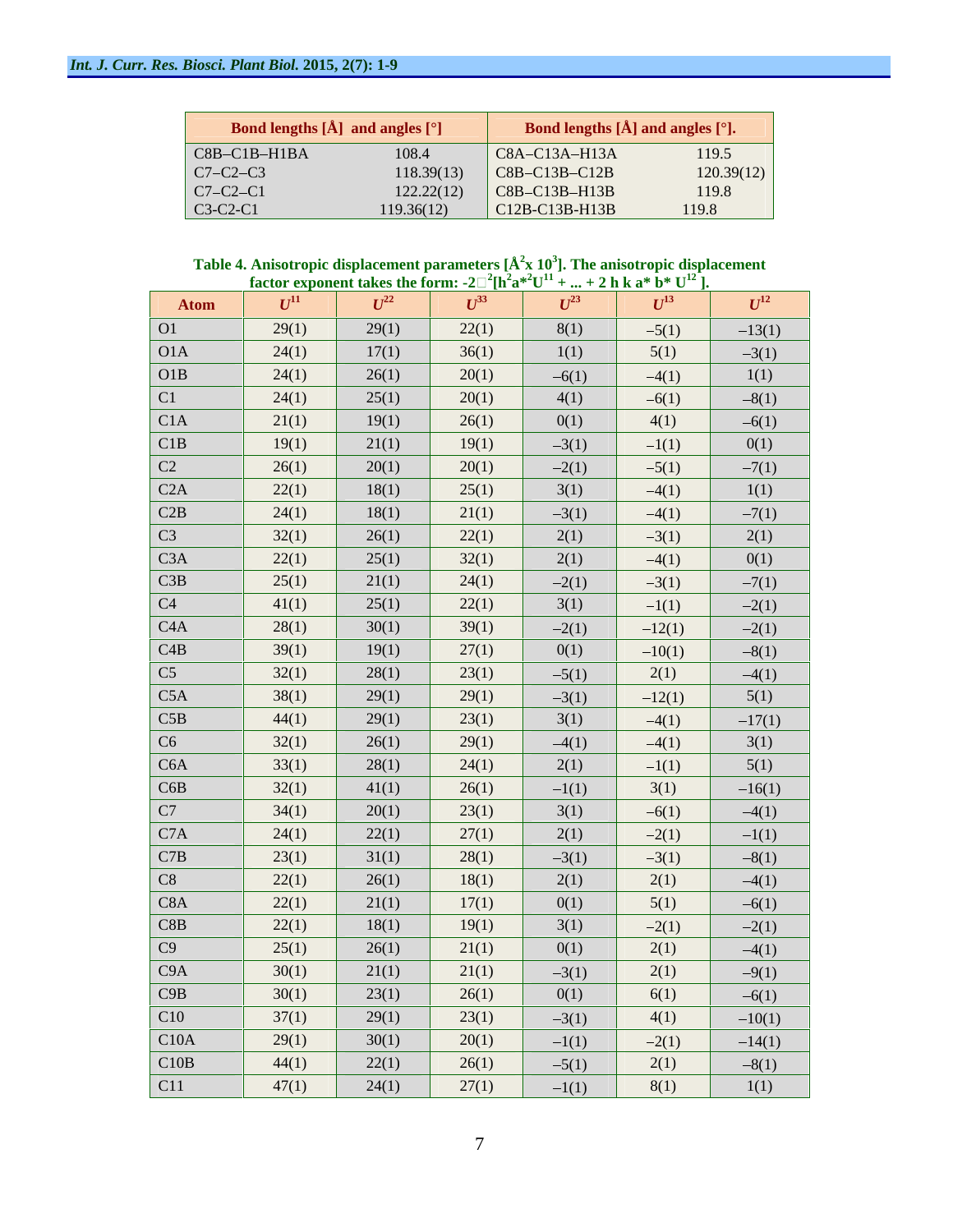| Atom                     | T11   |       |       |                     |         |          |
|--------------------------|-------|-------|-------|---------------------|---------|----------|
| CI1A                     | 28(1) | 28(1) | 20(1) | 3(1)<br>J(1)        | $-3(1)$ | $-7(1)$  |
| _____<br>CI1B            | 36(1) | 19(1) | 34(1) | 1(1)                | $-5(1)$ | $-10(1)$ |
| C12                      | 35(1) | 36(1) | 30(1) | 4(1)                | 5(1)    | 7(1)     |
| CI2A                     | 32(1) | 19(1) | 23(1) | 1(1)                | $-2(1)$ | $-6(1)$  |
| _____<br>CI2B            | 26(1) | 27(1) | 32(1) | 4(1)                | 2(1)    | $-7(1)$  |
| $\overline{C13}$         | 25(1) | 36(1) | 25(1) | 2(1)<br>$\angle(1)$ | 0(1)    | $-3(1)$  |
| CI3A                     | 27(1) | 22(1) | 21(1) | $-2(1)$             | $-3(1)$ | $-10(1)$ |
| $\overline{\text{C13B}}$ | 24(1) | 24(1) | 22(1) | $-1(1)$             | $-1(1)$ | $-2(1)$  |

### Table 5. Hydrogen coordinates [x  $10^4$ ] and isotropic displacement parameters [ $\rm \AA^2$ x  $10^3$ ]. **x 10<sup>3</sup> ].**

| <b>Atom</b>                               | $\mathbf{x}$ |          |         | $U_{ea}$ | S.o.f.          |
|-------------------------------------------|--------------|----------|---------|----------|-----------------|
| H1                                        | 530(30)      | 2215(15) | 2123(9) | 55(6)    |                 |
| H <sub>1</sub> A                          | 7010(30)     | 1918(15) | 2692(9) | 54(6)    | $\overline{1}$  |
| H <sub>1B</sub>                           | 3570(30)     | 2742(14) | 2574(9) | 48(5)    | $\sim$ 1        |
| H <sub>1C</sub>                           | $-86$        | 2955     | 1243    | 27       | $\frac{1}{2}$   |
| H <sub>1</sub> AA                         | 6386         | 337      | 2889    | 27       | $\sim$ 1        |
| H <sub>1</sub> BA                         | 1944         | 3768     | 3269    | 24       | $\sim$ 1        |
| H3                                        | 2147         | 4169     | 264     | 32       | $\sim$ 1        |
| H <sub>3</sub> A                          | 4566         | $-653$   | 2176    | 32       | $\overline{1}$  |
| H <sub>3</sub> B                          | 6215         | 2038     | 4012    | 28       | $\overline{1}$  |
| H4                                        | 5230         | 3994     | $-517$  | 35       | $\overline{1}$  |
| H <sub>4</sub> A                          | 4394         | $-1428$  | 1183    | 38       | $\vert 1 \vert$ |
| H <sub>4B</sub>                           | 5578         | 1033     | 4956    | 33       | $\sim$ 1        |
| $\overline{H5}$                           | 8292         | 2705     | $-387$  | 33       |                 |
| <b>H5A</b>                                | 7409         | $-1340$  | 380     | 38       | $\overline{1}$  |
| H <sub>5</sub> B                          | 1940         | 1128     | 5518    | 37       |                 |
| H6                                        | 8171         | 1572     | 516     | 35       | $\overline{1}$  |
| H <sub>6</sub> A                          | 10625        | $-489$   | 577     | 35       |                 |
|                                           | $-1025$      | 2247     | 5138    | 39       |                 |
| $\frac{\overline{\text{H6B}}}{\text{H7}}$ | 5105         | 1748     | 1305    | 30       | $\overline{1}$  |
| H <sub>7A</sub>                           | 10810        | 284      | 1566    | 29       | $\overline{1}$  |
| H <sub>7B</sub>                           | $-392$       | 3262     | 4195    | 32       |                 |
| H9                                        | 3896         | 4472     | 1961    | 29       | $\blacksquare$  |
| H <sub>9</sub> A                          | 11041        | 975      | 3375    | 29       | $\overline{1}$  |
|                                           | 2856         | 4872     | 4341    | 32       |                 |
| $\frac{\overline{H9B}}{\overline{H10}}$   | 3512         | 6323     | 2097    | 36       | $\blacksquare$  |
| <b>H10A</b>                               | 13843        | $-39$    | 3897    | 31       | $\overline{1}$  |
| H <sub>10</sub> B                         | 5022         | 6233     | 4596    | 37       |                 |
| H11                                       | 333          | 7360     | 1752    | 41       |                 |
| H <sub>11</sub> A                         | 14310        | $-1901$  | 3814    | 30       |                 |
| H <sub>11B</sub>                          | 8306         | 6591     | 3938    | 35       |                 |
| H <sub>12</sub>                           | $-2497$      | 6533     | 1308    | 42       |                 |
| H12A                                      | 11788        | $-2761$  | 3252    | 29       | $\Box$          |
| H12B                                      | 9395         | 5579     | 3026    | 34       |                 |
| H13                                       | $-2133$      | 4679     | 1181    | 34       | $\overline{1}$  |
| H <sub>13</sub> A                         | 8915         | $-1757$  | 2755    | 27       |                 |
| H13B                                      |              |          |         |          |                 |
|                                           | 7272         | 4190     | 2780    | 28       |                 |